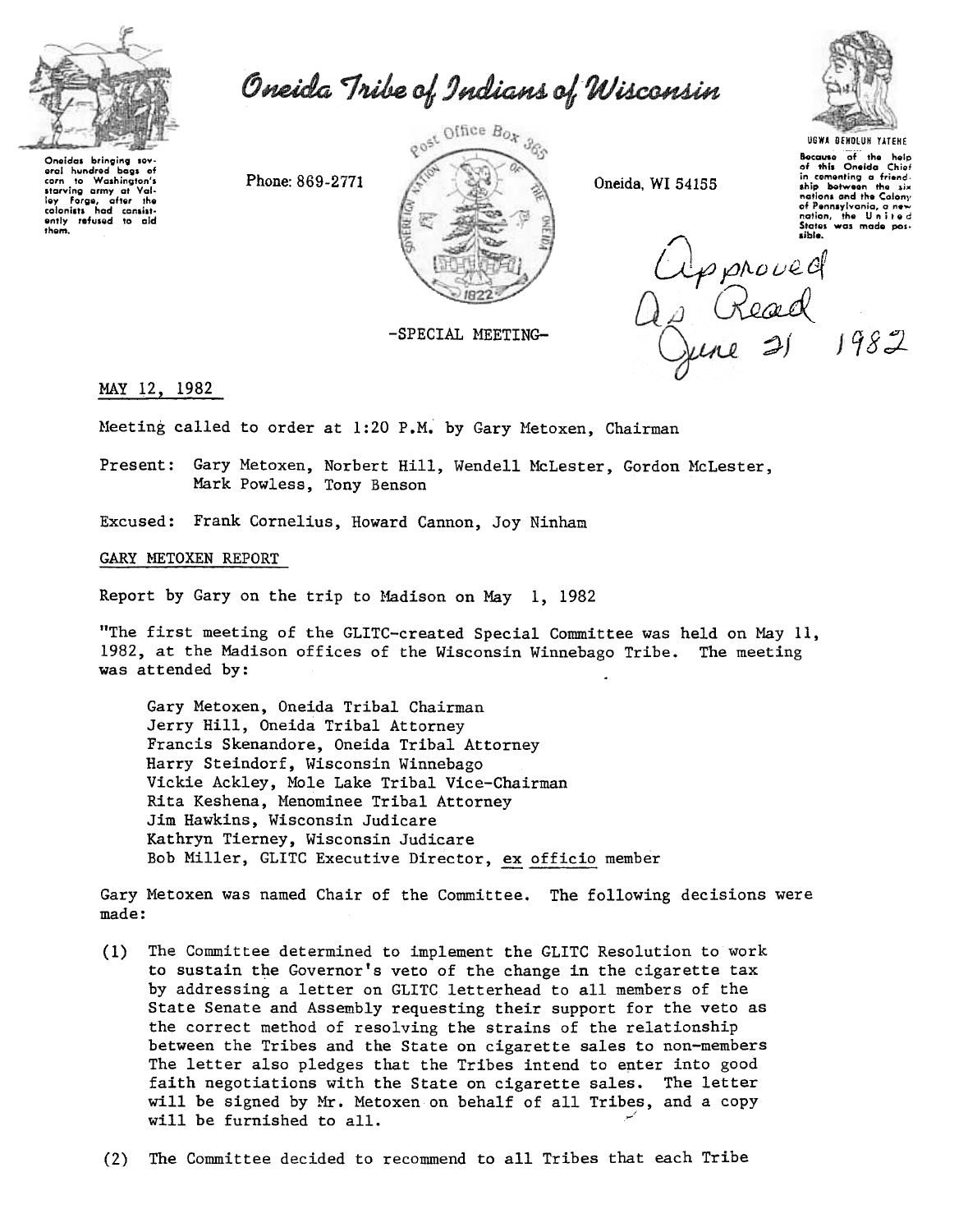Oneida Tribe of Indians of Wisconsin Special Meeting - May 12, 1982 Page 2

> contact, by telephone or in person, their local State Senator and Representative in request their support for the sustaining of the veto.

To assist Tribes in answering questions by legislators on the impact of a change in the cigarette tax on Indians, Francis Skanandore and Jerry Hill will draft a general position paper on the issue which will be furnished to all Tribes.

- (4) Jerry Hill and Rita Keshena, who are members of the American Indian Study Committee, will report to that Committee during its meeting of May 12, 1982, that all Tribes support the veto by the governor of the cigarette tax change and will recommend to the Committee that it take an active role in the issue if the events of May 26, 1982, warrant it.
- (5) Rita Keshena will contact Todd Berry, Assistant to Secretary of Revenue Mark Musolf, on behalf of the Committee to schedule a meeting with the Department to discuss negotiations on cigarette sales. The Committee directed that the meeting be scheduled for the first week of June. In this way, legislators can be told that efforts are being made by the Tribes to resolve the controversy through negotiation.

The Committee also stands ready to furnish to Tribes requesting it, information and assistance in developing tribal ordinances regulating the sale of cigarettes.

The Committee will hold it's next meeting on May 20, 1982, at the Oneida Reservation. It recommends that all Tribes contact their legislative representatives prior to that date. At the next meeting, Committee members will assess the chances of an override of the veto being successful; if the chances look good, the Committee will recommend to the Tribes that contact be made with legislators from all over the State.

The Committee will also make all efforts necessary to keep the Tribes informed of any developments prior to its next formal meeting.

## BUSINESS COMMITTEE PERSONNEL CONCERN OF FRANK CORNELIUS

Frank was not here as well as two other members. The Business Committee said the discussion of Frank's part-time position would be on the agenda for 8:00 A.M. on May 13, 1982 and one of the lawyers would be present.

Joy arrived at 1:35

## LAND COMMITTEE RECOMMENDATIONS OF MAY 11, 1982

Mark moved to approve the recommendation of the Land Committee regarding the Tribal Farm House:

- (1) That the rent be set at \$300.00 per month with the tenents paying their own utilities. Security Deposit.
- (2) That George Samardichs' request be denied and that we off to rent to Tribal Members.